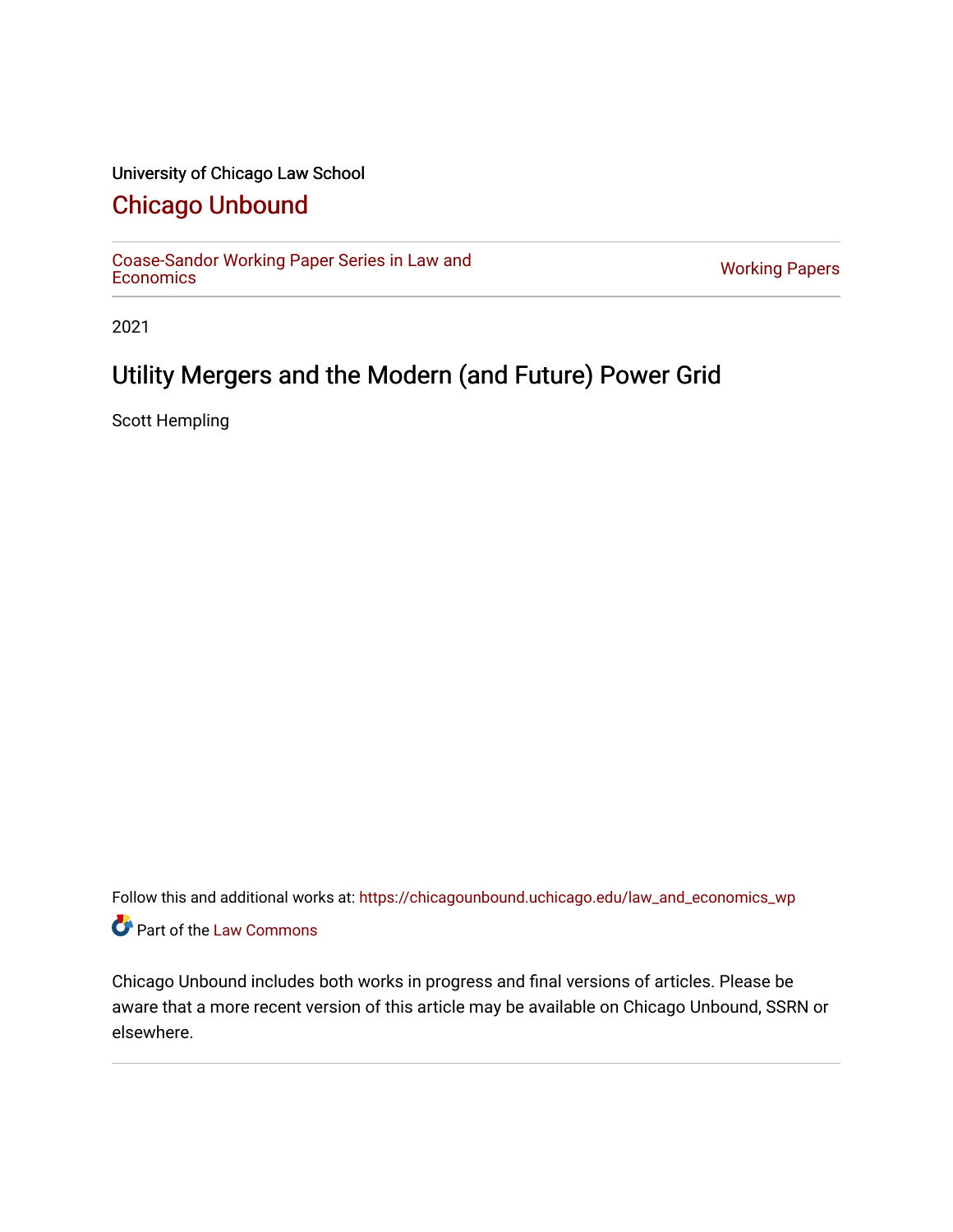## **UTILITY MERGERS AND THE MODERN (AND FUTURE) POWER GRID**

#### *By Scott Hempling Reviewed by Joshua C. Macey*\*

**Abstract:** Scott Hempling*'*s *Regulating Mergers and Acquisitions of U.S. Electric Utilities* provides a comprehensive history of electric utility mergers in the United States since the 1980s. Hempling documents the dramatic consolidation the industry has seen in the past fifty years, and he convincingly argues that electric utility mergers present unique problems for regulators. This Review considers how utility acquisitions (a) allow holding companies to leverage the utilities*'* creditworthiness to cross-subsidize non-utility affiliates, and (b) exacerbate informational asymmetries between regulators and utilities. It argues that utility mergers generate negative spillovers outside of the utility*'*s service territory that have potentially significant environmental consequences, and argues that FERC and state energy regulators have been overly reluctant to respond to these challenges, even compared to regulators that oversee other heavily regulated industries.

#### I. INTRODUCTION

Scott Hempling's *Regulating Mergers and Acquisitions of U.S. Electric Utilities* traces the wave of mergers and acquisitions that transformed the electric power industry at the end of the twentieth and beginning of the twenty-first cen $atury$ <sup>1</sup> Hempling's book is the latest in a long line of scholarship, much written by Hempling himself, exploring how market power remains a pervasive problem in restructured electricity markets.<sup>2</sup> As Hempling documents, since the 1980s, "a stream of mergers and acquisitions has cut the number of local, independent electric retail utilities in the U.S. by more than half."<sup>3</sup>

*Regulating Mergers and Acquisitions* offers a powerful and persuasive argument that utility mergers raise unique challenges for energy regulators. Elec-

<sup>\*</sup> Assistant Professor, The University of Chicago Law School.

<sup>1</sup>*. See* SCOTT HEMPLING, REGULATING MERGERS AND ACQUISITIONS OF U.S. ELECTRIC UTILITIES: INDUSTRY CONCENTRATION AND CORPORATE COMPLICATION xxiii (2020) [hereinafter REGULATING MERGERS AND ACQUISITIONS].

<sup>2</sup>*. See* Scott Hempling, *Inconsistent with the Public Interest: FERC's Three Decades of Deference to Electricity Consolidation*, 30 ENERGY L.J. 233 (2018); Ari Peskoe, *Is the Transmission Syndicate Forever?*, 42 ENERGY L.J. 1 (2021) (critiquing investor-owned utilities control over transmission planning); Joshua C. Macey & Robert Ward, *MOPR Madness*, 42 ENERGY L.J. 67 (2021) (critiquing buyer-side market power mitigation rules); Joshua C. Macey & Jackson Salovaara, *Rate Regulation Redux*, 168 U. PA. L. REV. 1181, 1184 (2020) (arguing that resource adequacy reforms revise principles of public utility regulation); David Spence & Robert Prentice, *The Transformation of American Energy Markets and the Problem of Market Power*, 53 B.C. LAW REVIEW 131, 131-32 (2012).

<sup>3</sup>*. See* HEMPLING, REGULATING MERGERS AND ACQUISITIONS, *supra* note 1, at xxiii.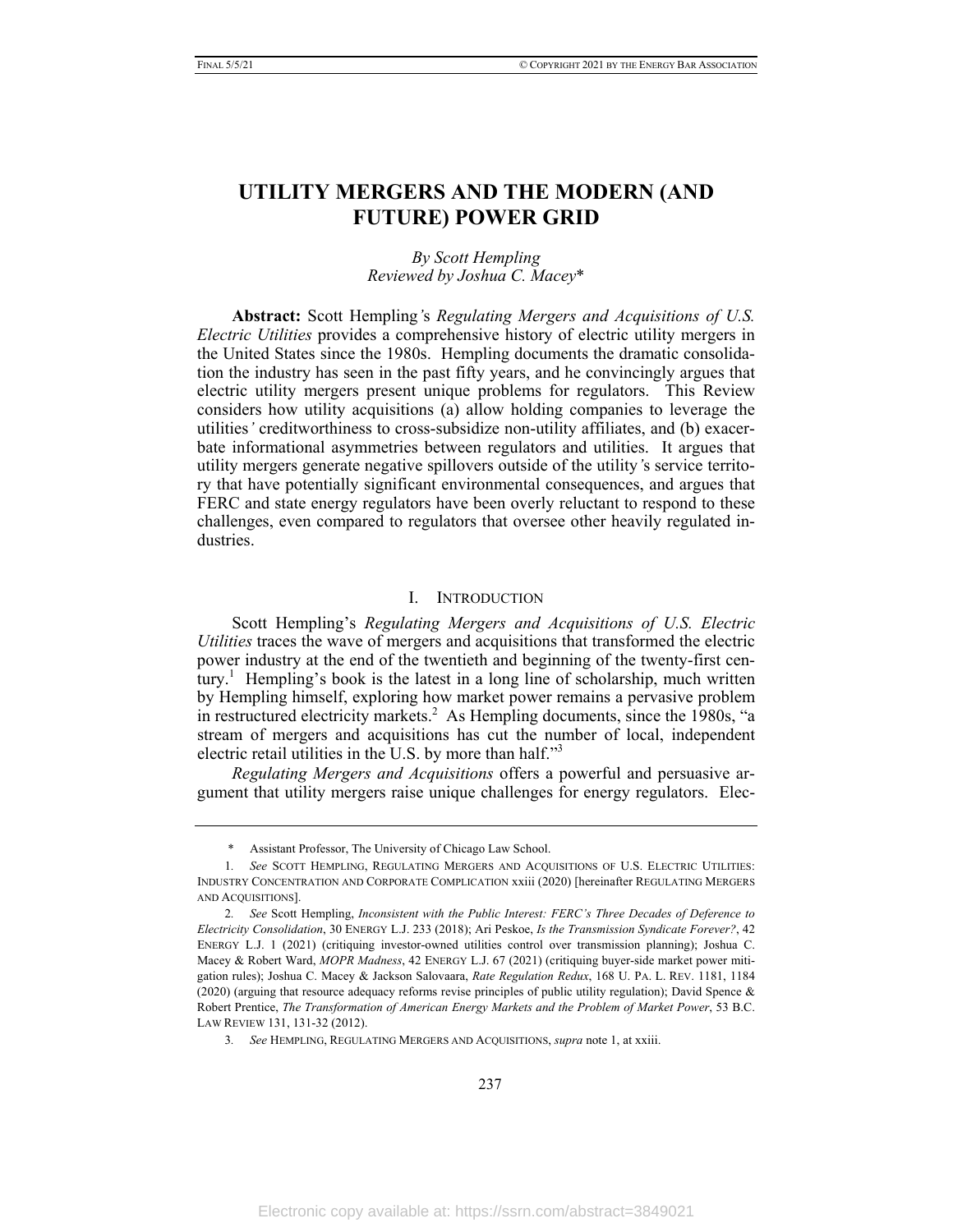tric utilities, at least those Hempling analyzes,<sup>4</sup> enjoy a government-granted monopoly franchise. In ordinary markets (by which I mean markets that are not dominated by rate regulated monopolists), competition disciplines firm behavior. Acquirers pursue targets because they believe the merger or acquisition will generate scale economies, or because they believe that the acquirer can improve the target's performance. Either way, mergers in ordinary markets at least theoretically benefit consumers as increased efficiencies allow firms to provide less expensive or superior goods.<sup>5</sup> Utilities that possess a monopoly franchise, by contrast, are controlled by state and federal energy regulators but not by market forces.

To a casual observer, it might not be clear why utility mergers pose a problem for the electricity industry. Utilities already enjoy monopoly franchises. Why, then, should we be concerned when two monopolists join forces? One argument, commonly put forth by utilities themselves, is that utility mergers have helped the electric industry realize economies of scale and scope.<sup>6</sup> Alternatively, a naïve observer of energy markets may feel that utility mergers have a neutral effect on energy markets. Mergers and acquisitions do not increase the acquirer's market power in the utility market. Before the merger, the acquirer and the target companies each enjoyed a monopoly. Since both acquirer and target returns are closely supervised by a regulatory body, one could plausibly conclude that utility mergers are neither harmful nor beneficial, since public utility commissions continue to scrutinize the price and services utilities offer after two utilities merge.<sup>7</sup>

But that is not the story Hempling tells. On his account, utility mergers support the interests of utility shareholders to the detriment of their captive ratepayers. In the absence of competition, acquirers do not pursue companies that will improve their own operations. Instead, they seek to take advantage of state government decisions granting distribution companies a monopoly over a physical distribution territory. The recurring theme is that utility acquisitions reflect an attempt to exploit what Hempling calls the "unearned advantage" that utilities obtain as result of their exclusive franchise.<sup>8</sup>

 <sup>4.</sup> The Federal Power Act defines "public utility" broadly to mean any energy company subject to the jurisdiction of the Federal Energy Regulatory Commission. *See* 16 U.S.C. § 824(e). Hempling is analyzing utilities that enjoy a monopoly privilege. In this Review, I use the word utilities to refer to these rate regulated utilities—not as utility as defined in the FPA.

 <sup>5.</sup> This assumes, of course, that the acquisition is not anticompetitive. *See, e.g.*, Colleen Cunningham, Florian Ederer & Song Ma, *Killer Acquisitions*, J. POL. ECON. 3, 19 (2020) (analyzing the practice of "acquir[ing] innovative targets solely to discontinue the target's innovative projects and preempt future competition.").

<sup>6</sup>*. See* HEMPLING, REGULATING MERGERS AND ACQUISITIONS, *supra* note 1, at 87, 195 (describing these potential benefits).

<sup>7</sup>*. See* David Spence, *Can Law Manage Competitive Energy Markets*, 93 CORNELL L. REV. 765, 769 (2008) ("Traditional regulation guaranteed that licensed monopoly energy service providers would be able to charge administratively established rates that allowed the companies a 'fair' return on their prudently made investments. In return, these 'public utilities' agreed to meet a variety of service obligations to the general public, including the obligation to serve all eligible customers and provide a reliable source of supply. State public service commissions regulated retail rates, and the Federal Energy Regulatory Commission (FERC) regulated wholesale rates.").

<sup>8</sup>*. See* HEMPLING, REGULATING MERGERS AND ACQUISITIONS, *supra* note 1, at 154.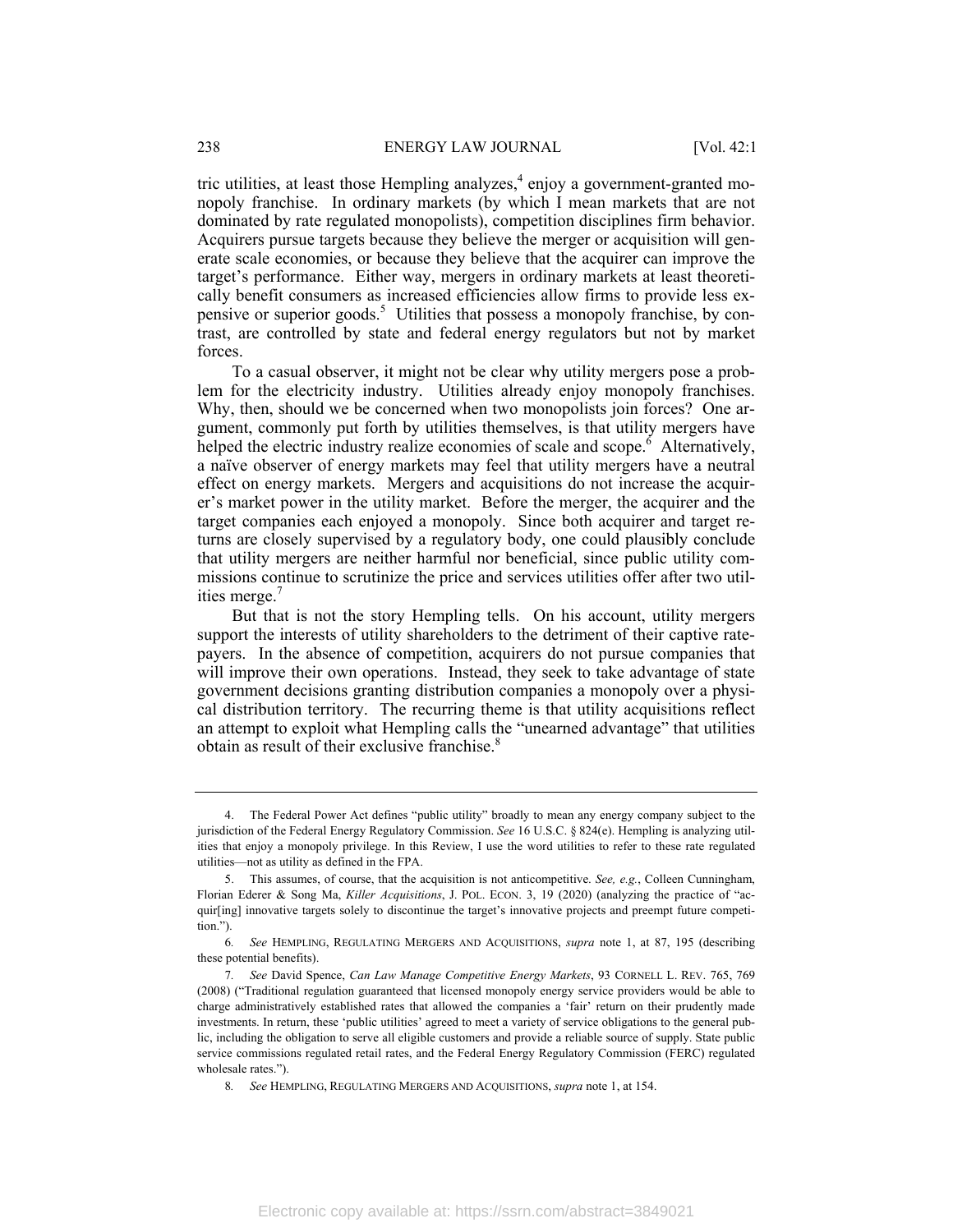*Regulating Mergers and Acquisitions* is a terrific book, but its importance is not in showing that electric utility mergers have harmed electricity markets. We already know that, in no small part because of Hempling's prior work. Its contribution lies in its analysis of *why* utility mergers are harmful. Hempling makes a convincing case that acquirers leverage a utility's unearned advantage to subsidize non-utility affiliates. Doing so exposes utility customers to the affiliate's risks and gives the affiliate an advantage that was never intended to be used in the non-affiliate's market.

This Review focuses on two concerns raised by *Regulating Mergers and*  Acquisitions of U.S. Electric Utilities<sup>9</sup>: (1) that utility mergers allow corporate affiliates to obtain advantages despite the fact that there is no reason to protect these affiliates from competition, and (2) that utility mergers exacerbate informational asymmetries and, in doing so, make it difficult for regulators to adequately supervise the operations of the firms they are charged with regulating.

Hempling is correct that acquisitions allow firms to use utility revenues to provide credit enhancements to non-utility affiliates. These credit enhancements are best understood as subsidies that flow from ratepayers to affiliates that do not enjoy monopoly franchises. That, in turn, allows non-utility affiliates to secure more favorable financing than their competitors. Hempling is also correct that utility mergers make it difficult for energy regulators, who face jurisdictional constraints and have access to limited resources, to manage the firms they are charged with regulating.

A recurring theme in *Regulating Mergers and Acquisitions* is that the behemoths that now dominate the retail electricity markets have managed to leverage their utility businesses to give themselves substantial advantages in related markets. These spillovers not only harm utility customers, but they also give utilities' affiliates an advantage over their competitors and hamper implementation of environmental policies.

This Review considers precisely how electric utility mergers differ from mergers in other industries in which the government has granted some market participants a valuable franchise. As described below, electric utilities are not entirely unique. Railroads, financial institutions, and telecommunications have long been afforded special government protections, and they have sought to use these protections to support their affiliates.<sup>10</sup>

Still, Hempling is right that the approach FERC and state public utility commissions have adopted to regulate utility mergers and acquisitions is remarkable even compared to these other highly regulated industries.<sup>11</sup> Regulators in these industries have long been aware that firms that enjoy these protections might be able to leverage them to their advantage in related industries.<sup>12</sup> For example, bank regulators have responded to some of the problems Hempling ana-

 <sup>9.</sup> These are far from the only distortions Hempling analyzes.

<sup>10</sup>*. See* Lina M. Khan, *The Separation of Platforms and Commerce*, 119 COLUM. L. REV. 973, 1037-51 (2019).

<sup>11</sup>*. See* infra Part III.

 <sup>12.</sup> The electric industry had similar requirements until Congress repealed the Public Utility Holding Company Act of 1935 (PUHCA). See HEMPLING, REGULATING MERGERS AND ACQUISITIONS, supra note 1, at 67-68.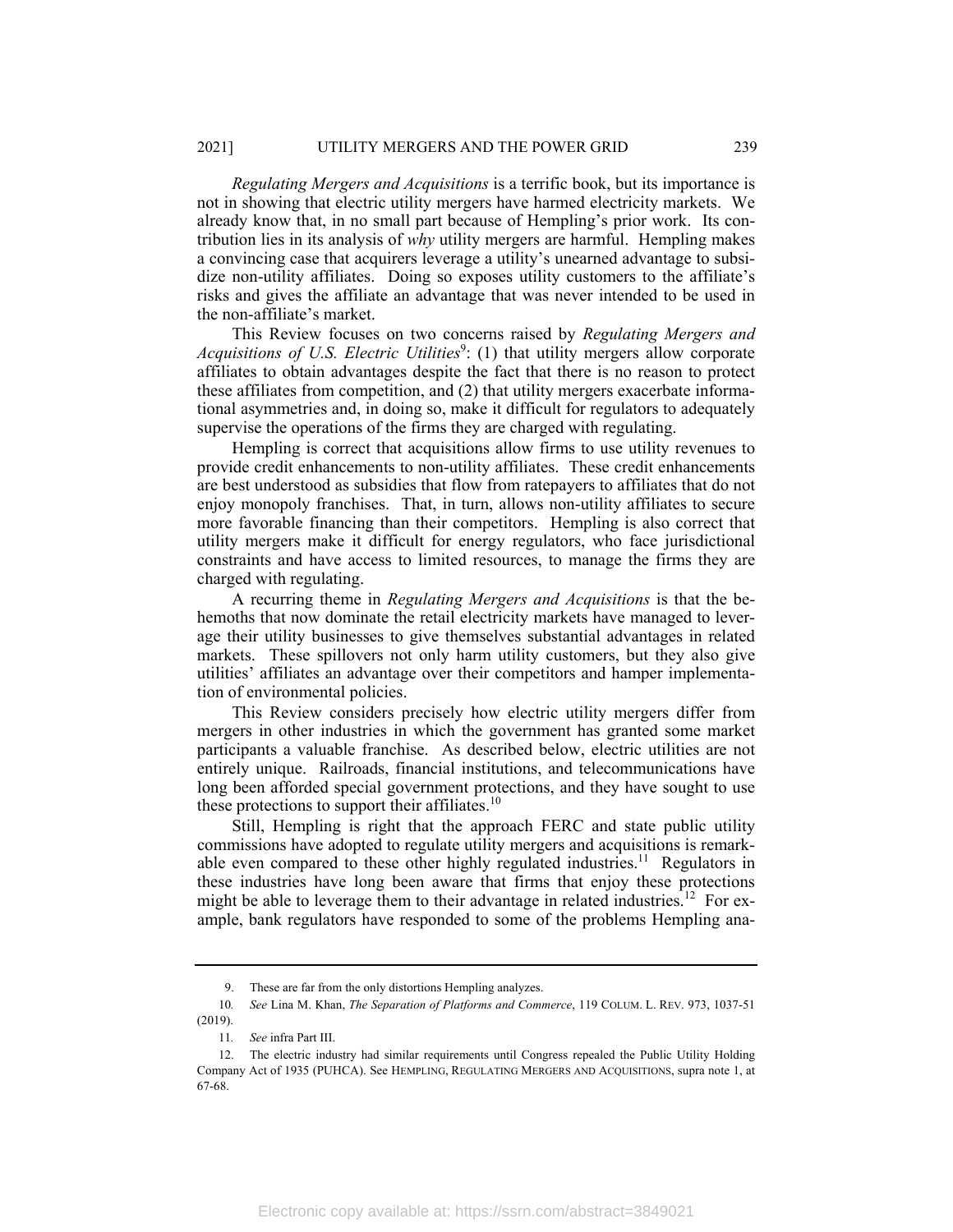lyzes by strictly limiting banks' ability to lend to affiliates and insisted that loans be negotiated at arm's length.<sup>13</sup> Other industries have adopted similarly strict merger policies to prevent regulated businesses from leveraging their franchise to support non-regulated affiliates.

Finally, it is worth emphasizing that there is some hope for reform. Section 203 of the Federal Power Act (FPA) requires that FERC approve mergers only if the merger will "not result in cross-subsidization of a non-utility associate company."14 Hempling's analytic contribution about the harms caused by utility mergers thus suggests that FERC's merger policy is inconsistent with its statutory mandate.<sup>15</sup>

Part II of this Review describes the regulatory landscape that governs utility mergers. Part III focuses on Hempling's claim that utility acquisitions allow acquirers to cross-subsidize non-utility businesses. These cross-subsidies impede innovation, undermine decarbonization policies, and thwart efforts aimed at opening electricity markets up to competition. Part IV considers how utility consolidation exacerbates informational advantages utilities enjoy compared to their regulators. These informational asymmetries further undermine climate policy and efforts to reduce barriers to entry for independent power producers. Part V argues that Hempling's proposal, in which utility regulators adopt a proactive approach and approve utility mergers and acquisitions on the condition that the utility meaningful operational improvements, would also mitigate some (though not all) of these harms.

#### II. REGULATING UTILITY MERGERS AND ACQUISITIONS

The United States used to have a federal policy that governed electric utility mergers. Under the Public Utility Holding Company Act of 1935 (PUHCA), the Securities and Exchange Commission (SEC) could approve utility mergers and acquisitions only if the transaction created economic benefits and involved geographically contiguous utilities.<sup>16</sup> PUHCA ensured that electric utilities remained relatively small, limited the amount of debt utilities could take on, and prevented utilities from expanding into riskier businesses.<sup>17</sup>

Today, FERC and states generally both have jurisdiction over utility mergers. After Congress repealed PUHCA's restrictions on utility mergers as part of the Energy Policy Act of  $2005$ ,<sup>18</sup> it made FERC responsible for regulating mergers and acquisitions that involve two or more electric utilities.<sup>19</sup> And, Congress

<sup>13</sup>*. See* infra Part III.

 <sup>14.</sup> Federal Power Act of 1935 § 203, 16 U.S.C. § 824b(a). If the merger does result in a cross-subsidy, FERC can approve of it if it provides evidence that the merger is nevertheless "in the public interest." *Id*.

 <sup>15.</sup> Hempling has previously made this argument in these pages. *See* Hempling, *Inconsistent with the Public Interest*, *supra* note 2, at 239.

 <sup>16.</sup> Public Utility Holding Company Act of 1935, 15 U.S.C. § 79 *et seq*.

<sup>17</sup>*. See* HEMPLING, REGULATING MERGERS AND ACQUISITIONS, *supra* note 1, at 67-68.

 <sup>18.</sup> Interestingly, the pattern of utility mergers Hempling describes began in the 1980s, more than twenty years before PUHCA's repeal.

 <sup>19.</sup> Federal Power Act of 1935 §  203, 16 U.S.C. § 824b.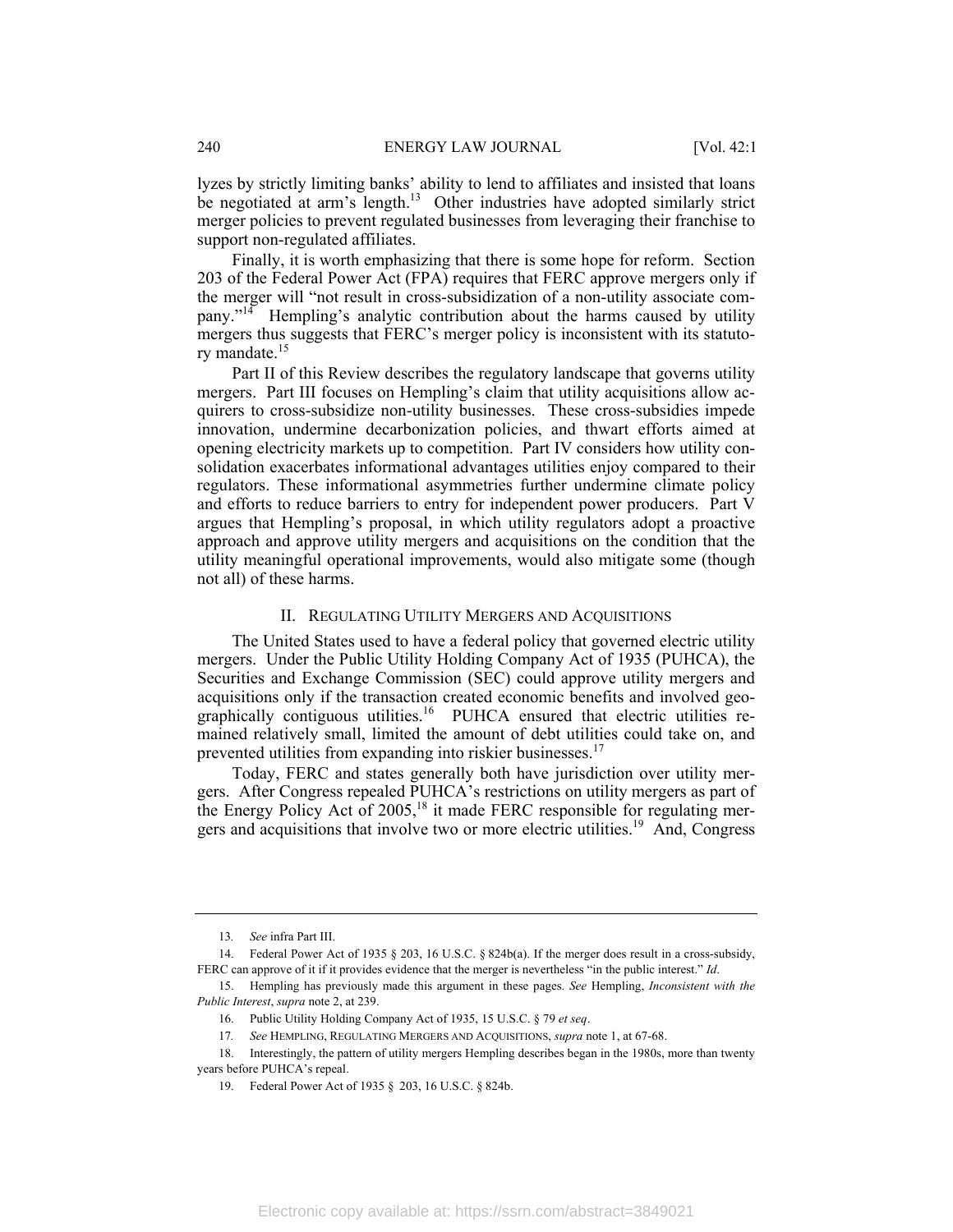gave FERC wide discretion to determine the best policy for regulating utility mergers.<sup>20</sup>

Section 203 of the FPA is the statutory basis of FERC's authority to regulate utility mergers.<sup>21</sup> Section 203(a)(4) instructs the Commission to approve proposed mergers and acquisitions "if it finds that the proposed transaction will be consistent with the public interest."<sup>22</sup> Notably, FERC must find that the merger will "not result in cross-subsidization of a non-utility associate company or the pledge or encumbrance of utility assets for the benefit of an associate company unless the Commission determines that the cross-subsidization, pledge or encumbrance will be consistent with the public interest."23

As Hempling observes, FERC has never adequately defined this "public interest" standard. $2^{\overline{4}}$  However, in 1996, the Commission issued Order No. 592, which outlines the Commission's merger review policy.<sup>25</sup> Order No. 592 establishes a five-step process that the Commission uses to analyze utility mergers.<sup>26</sup> FERC considers, among other things, if the transaction "would significantly increase concentration," if the merger "raises concern about potential adverse competitive effects," and if the merger will lead to "efficiency gains that reasonably cannot be achieved by other means."<sup>27</sup> According to FERC, this screen "identiffies] proposed mergers that clearly will not harm competition."<sup>28</sup> Though FERC has repeatedly updated its merger review policy,<sup>29</sup> it has continued to permit mergers and acquisitions that cause no harm, which means simply that the identifiable costs do not exceed the benefits. $30$ 

And this standard has proven to be highly accommodating of mergers and acquisitions and, according to Hempling, fails on its own terms. 31 When FERC

 29. Order No. 642, Revised Filing Requirements under Part 33 of the Commission's Regulations, 65 Fed. Reg. 70,983 (Nov. 28, 2000) (revising data requirements); Order No. 667, Repeal of the Public Utility Holding Company Act of 1935 and Enactment of the Public Utility Holding Company Act of 2005, 113 F.E.R.C. ¶ 61,248, at 4, 6 (2005) (stating that "PUHCA 2005 [the merger requirements Congress passed in 2005] is primarily a 'books and records access' statute and rejecting requests to "reimpose particular requirements in PUHCA 1935 that Congress chose not to include in PUHCA 2005."); Order No. 669, Transactions Subject to FPA Section 203, at 6 (2005) (explaining the evidentiary basis the Commission would use to establish cross subsidization from a utility to a non-utility affiliate).

30*. See* HEMPLING, REGULATING MERGERS AND ACQUISITIONS, *supra* note 1, at 273; *Entergy & Gulf States, Inc.*, 121 F.E.R.C.  $\sim$  61,182 at P 71 (2007) (stating that FERC imposes conditions on utility mergers and acquisitions "only when needed to address specific, transaction-related harm").

 <sup>20.</sup> FERC must make sure that the merger is in the "public interest," though it did not define this standard, and that the utility not be used to cross-subsidize non-utility affiliates. *See id*.

 <sup>21.</sup> Federal Power Act of 1935 §  203, 16 U.S.C. § 824b(a).

<sup>22</sup>*. Id*. § 824b(a)(4).

<sup>23</sup>*. Id*.

<sup>24</sup>*. See* HEMPLING, REGULATING MERGERS AND ACQUISITIONS, supra note 1, at 65-72, 102, 109.

<sup>25</sup>*. See* Order No. 592, Inquiry Concerning the Commission's Merger Policy Under the Federal Power Act: Policy Statement, 77 F.E.R.C. 61,263 (Dec. 18, 1996). FERC's policy is based on the Department of Justice and Federal Trade Commission's 1992 Horizontal Merger Guidelines. *See* 138 F.E.R.C. ¶ 61,109, at 2 (Feb. 16, 2012) (citing U.S. Dept. of Justice & Federal Trade Commission, "Horizontal Merger Guidelines" (1992)).

<sup>26</sup>*. See* Order No. 592, 77 F.E.R.C. at 3.

<sup>27</sup>*. Id*. at 3-4.

<sup>28</sup>*. Id*. at 4.

<sup>31</sup>*. See* HEMPLING, REGULATING MERGERS AND ACQUISITIONS, supra note 1, at 72-73.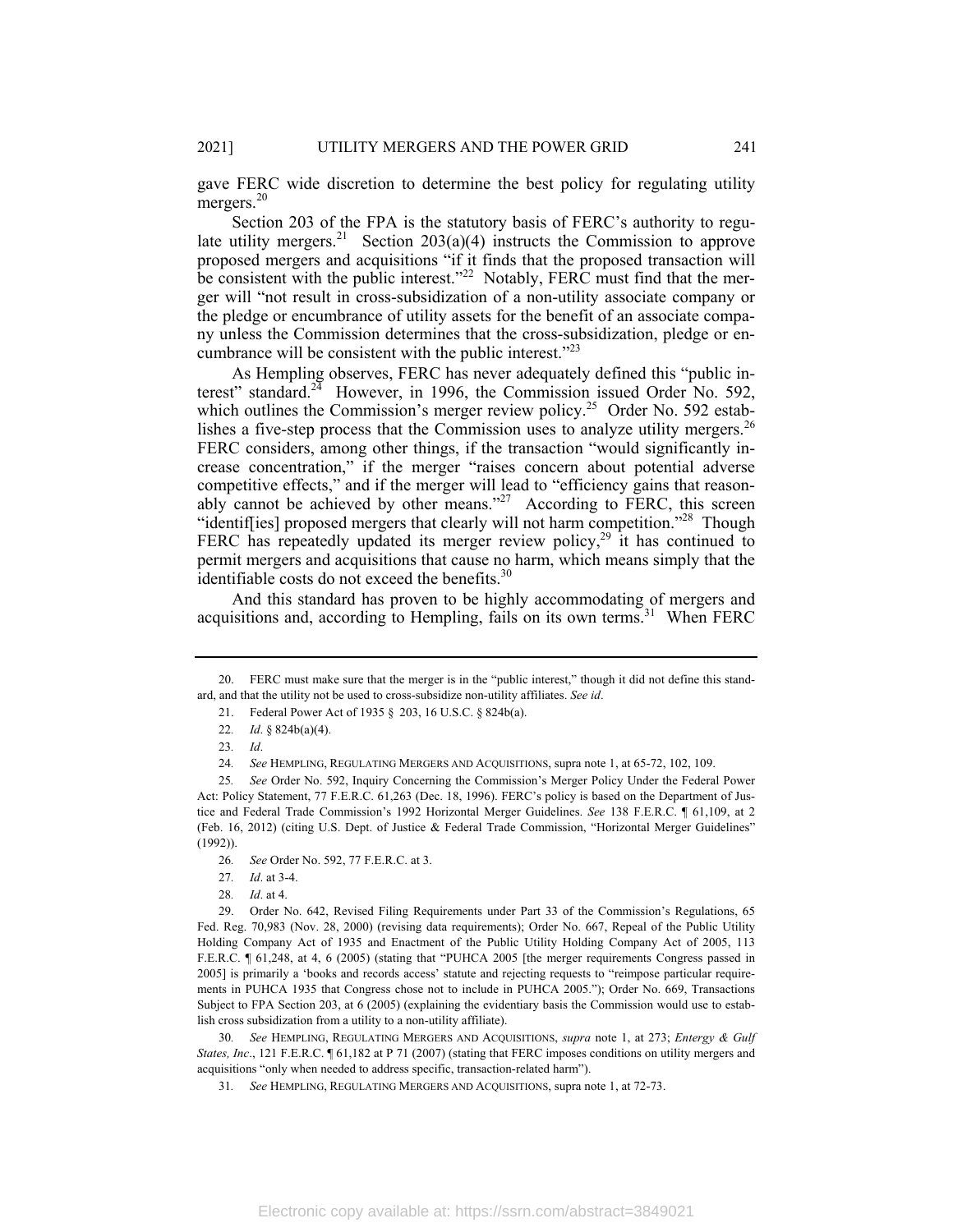reviews mergers, it provides substantial deference to utilities' claims about the economic benefits of the proposed merger and only requires that the utility show that the proposed merger or acquisition does not cause any harm. Hempling objects to FERC's merger review process—rightly, in my opinion—both because it fails to identify many of the harms caused by utility mergers, and because the costs of error seem to be more significant when the Commission is overly accommodating of mergers than when it blocks value-adding transactions. Given the broad discretion the FPA affords the Commission, this seems to be largely a problem of FERC's making.

States, too, oversee utility mergers and acquisitions. Typically, state public utility commissions have jurisdiction only when the target of the merger or acquisition is subject to its jurisdiction.<sup>32</sup> FPA Section  $20\overline{3}$  does not preempt state merger laws.<sup>33</sup> Thus, a state can block a utility merger even if FERC has approved it.

While there are considerable differences among state merger policies,<sup>34</sup> states have also failed to pay sufficient attention to the effects of utility mergers. Like FERC, states routinely apply the no-harm standard when approving utility mergers.<sup>35</sup> As a result, many utility mergers are approved with only minimal concessions. Sometimes the utility will offer a customer credit, perhaps for \$100, to entice a regulator to approve a merger. Or the utility might commit to investing in new office space in a community. Or it might agree to pursue other policies such as energy efficiency programs.<sup>36</sup>

But these concessions fail to mitigate the harms Hempling analyzes. While a comprehensive analysis of the ills caused by utility mergers is beyond the scope of this Review,  $37$  it is worth pointing out that the no-harm standard fails even on its own terms: FERC refuses to consider many tangible and quantifiable harms. It is perhaps axiomatic that a no-harm standard should establish that the proposed transaction does not in fact cause harm.

But this is not what FERC does. Hempling shows that, among other things, FERC focuses exclusively on wholesale competition and thus ignores anticompetitive effects utility mergers have on retail competition, reviews mergers in isolation and therefore ignores their cumulative effects and fails to consider whether there is sufficient regulatory capacity to supervise the consolidated company.38

<sup>32</sup>*. See id*. at 459.

<sup>33</sup>*. See id.* at 463.

<sup>34</sup>*. See id*. at 85-102 (describing state and FERC merger reviews).

<sup>35</sup>*. See id*. at 65-73 (discussing the no-harm standard).

<sup>36</sup>*.* HEMPLING, REGULATING MERGERS AND ACQUISITIONS, *supra* note 1, at 78-79; 85-102.

 <sup>37.</sup> Readers are advised to go directly to the source and read Hempling's book.

<sup>38</sup>*. See id*. at 192-93 (describing an exception to this rule in which California denied a Southern California Edison-San Diego Gas & Electric merger application in part because it would make it more difficult for regulators to supervise the utilities).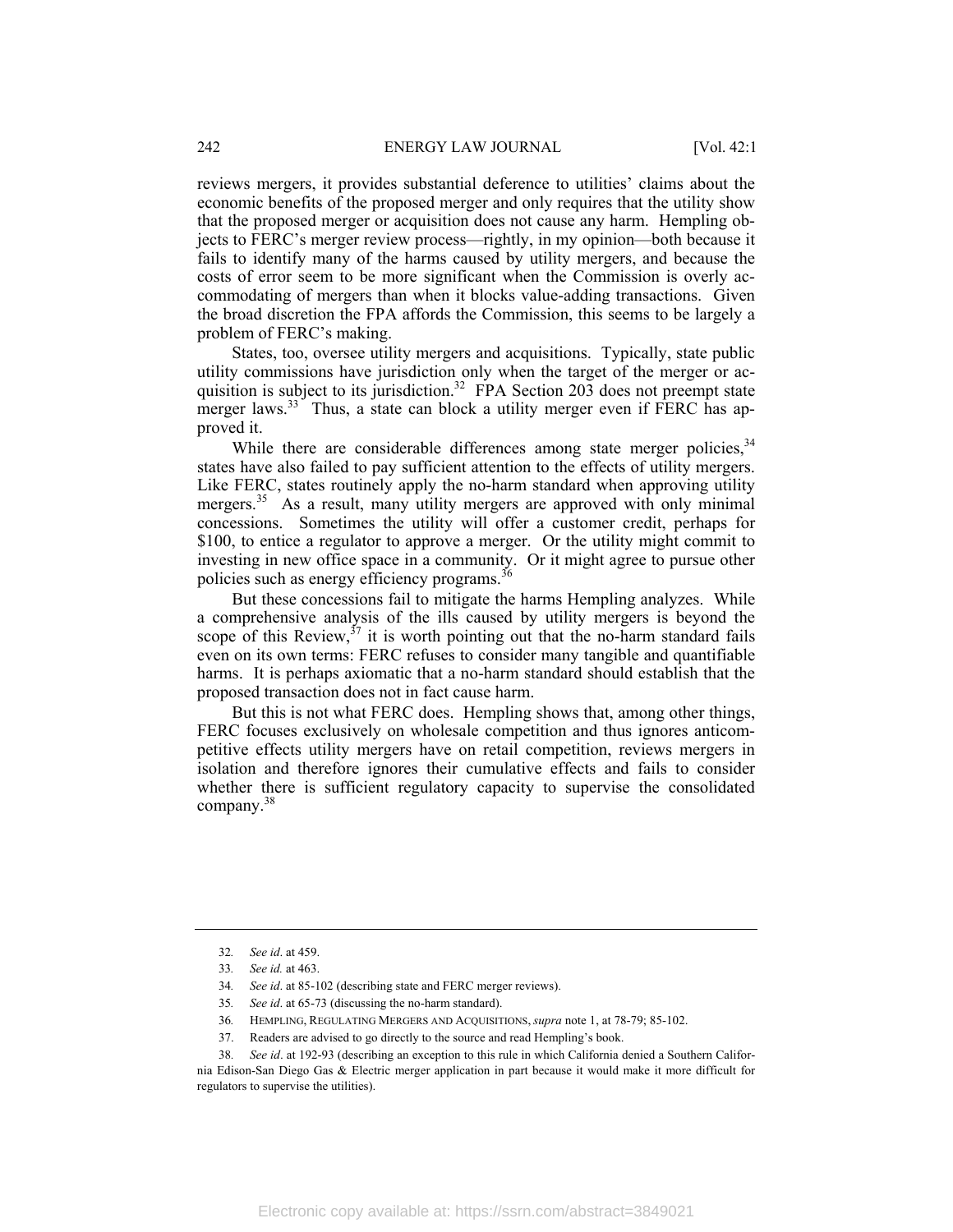#### III. CROSS-SUBSIDIZING NON-UTILITY AFFILIATES

A distinctive feature of utility mergers and acquisitions is that companies pay to control a utility's monopoly franchise.<sup>39</sup> Hempling calls this their "unearned advantage."<sup>40</sup>

The utility's exclusive franchise confers substantial benefits on the consolidated firm. For example, a holding company may try to "hide" one of its nonsubsidiary's costs in the utility's rate base. Non-utility affiliates often participate in competitive generation markets. If the affiliate manages to recover some of the costs of generating electricity by including them in the utility's rate base, it will be able to sell electricity at a lower price, potentially pushing some of its competitors out of the market. This is a form of predatory pricing. But unlike traditional forms of predatory pricing, the firm does not incur a loss when it is predating, because it is able to use its utility to recover the losses incurred by the non-utility affiliate.

But perhaps the most insidious advantage that acquirers enjoy is that the utility's monopoly franchise can be used to create financing advantages for nonutility affiliates. Utilities have captive customer bases. Their rates are controlled by state utility commissions. Utility franchises therefore generally allow utilities to enjoy stable earnings. Historically, the primary risk pure-play utilities faced arose when they invested in new technologies that proved more expensive than expected.<sup>41</sup>

When a utility's holding company also owns non-utility subsidiaries, the holding company can use the utility's earnings to support non-utility affiliates. As Hempling explains, a holding company can use revenues generated from utilities " $(a) \ldots$  to finance the operations of non-utility affiliates,  $(b)$  lend money directly to those affiliates, or (c) pledge the utility's assets as collateral for thirdparty loans to affiliates."<sup>42</sup>

These are cross-subsidies. The holding company uses the utility's assets as a credit enhancement to support non-utility affiliates. Doing so renders the utility less financially secure. When a utility guarantees non-utility affiliates' debt, creditors of non-utility affiliates can pursue the utility's assets directly. Such guarantees benefit non-utility affiliates by lowering their financing costs. In doing so, however, they make the utility less financially secure. A utility's cost of debt will increase as it becomes exposed to its affiliates' business risks. As a result, its captive customers' costs will increase as the utility has to pay more to finance its own operations.<sup>43</sup> In other words, market consolidation has exposed electric utilities to some of the risks incurred by non-utility affiliates.

It is worth noting that these credit enhancements are unusual even in highly regulated industries. For example, the Federal Reserve strictly limits the amount

 <sup>39.</sup> This is not to say acquirers are motivated exclusively, or even primarily, by this unearned advantage. An acquisition may create economies of scale, or a utility may also be trying to exercise more prosaic forms of anticompetitive conduct such as refusing to deal with competitors.

<sup>40</sup>*. See* HEMPLING, REGULATING MERGERS AND ACQUISITIONS, supra note 1, at 154.

<sup>41</sup>*. See id*. at 283-84.

<sup>42</sup>*. Id*. at 287.

 <sup>43.</sup> Hempling discusses these arrangements in detail in Chapter 7. *See id*. at 283-89.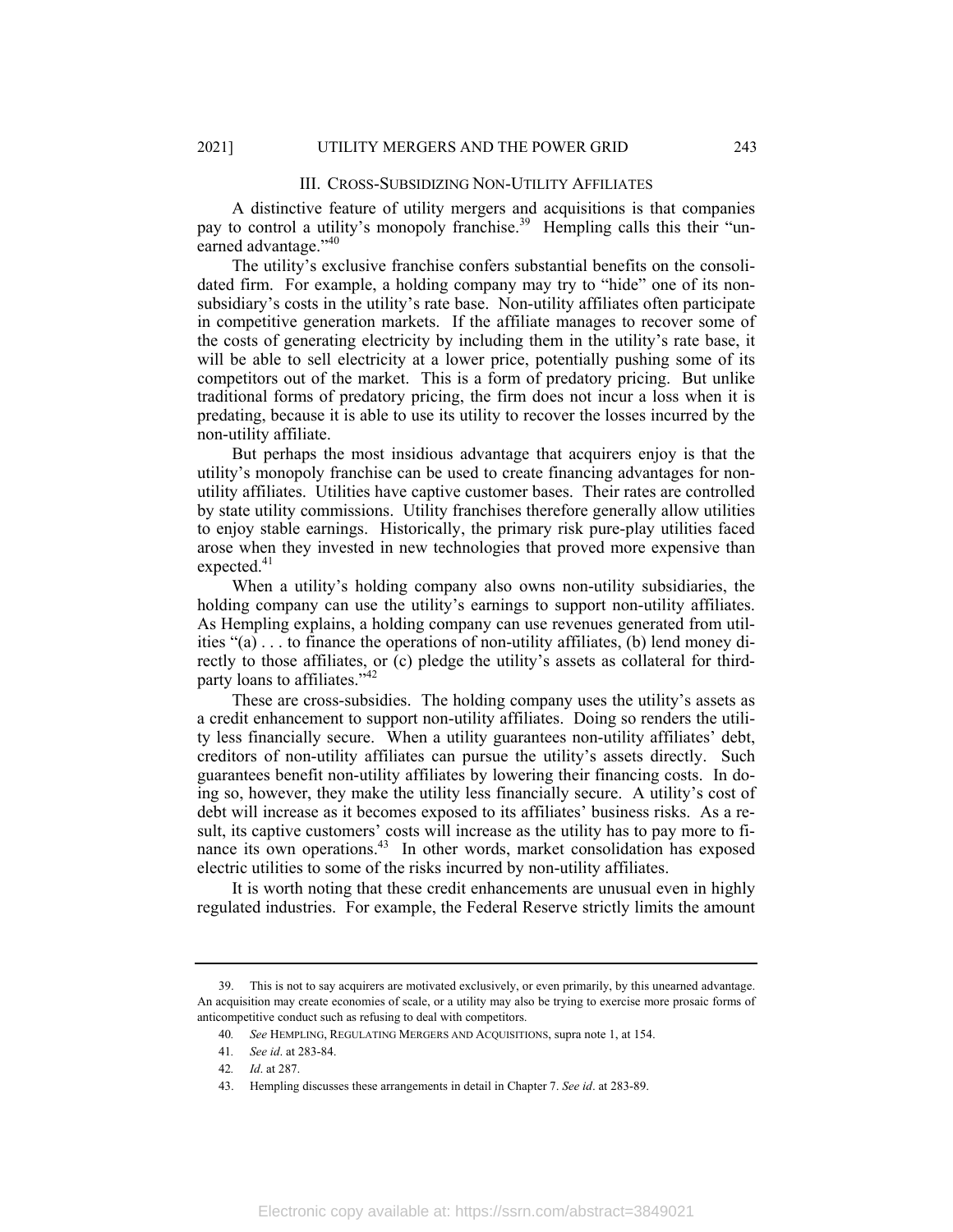that insured depository institutions are allowed to loan to their affiliates.<sup>44</sup> The Fed also requires that inter-affiliate loans be negotiated on an arms-length basis.45 Insured depository institutions are therefore prohibited from making favorable loans to their affiliates. These limitations make it difficult for banks to lend to their non-FDIC-insured affiliates and thus ensure that the protection afforded by FDIC insurance cannot be used to support high-risk (and less closely regulated) activities. Similar arrangements have historically been used in other regulated industries.<sup>46</sup> In fact, until PUHCA's repeal, electric utilities were unable to enter into complex financing arrangements whereby a non-utility affiliate used a utility's profits to secure more favorable financing.

FERC, too, ostensibly scrutinizes transactions between utilities and nonutility affiliates, $47$  but in reality the Commission has proven highly deferential to utility requests to support the financing needs of their non-utility affiliates.<sup>48</sup> According to a Jones Day memorandum, "[m]any applicants now request a waiver from the competitive bidding obligations that otherwise would apply, which is typically granted."<sup>49</sup>

As a result of this lenient treatment, utility mergers have likely allowed carbon-intensive generation facilities to gain an advantage in restructured energy markets and introduced distortions in markets that are ostensibly competitive. Consider, for example, American Electric Power (AEP), which is the fifth largest electric utility in the United States.<sup>50</sup> According to AEP's website, coal accounts for approximately 45% of AEP's generating capacity, with natural gas accounting for an additional  $28\%$ .<sup>51</sup>

 <sup>44.</sup> See Fed. Res. Act § 23A (limiting the amount banks can lend to covered affiliates); *See also* Saule T. Oumarova, *From Gramm-Leach Bliley to Dodd-Frank: The Unfulfilled Promise of Section 23A of the Federal Reserve Act*, 89 N.C.L. REV., 1683, 1692-1701 (2011) (describing the scope of these restrictions).

 <sup>45.</sup> Fed. Res. Act § 23B (requiring transactions between banks and affiliates be negotiated at arm's length).

<sup>46</sup>*. See* Lina M. Khan, *The Separation of Platforms and Commerce*, 119 COLUM. L. REV. 973, 1037-51.

<sup>47</sup>*. See* 8 C.F.R. § 34.2(a).

<sup>48</sup>*. See, e.g.*, *AEP Tex. Cent. Co.,* 126 F.E.R.C. ¶ 62,156, at P 1 (2009) (granting a waiver from the Commission's competitive bidding requirements and authorizing AEP Texas Central to issue more than \$300 million in long-term debt securities, including \$200 million that can be issued to its corporate parent). FERC has established conditions for utilities that extend debt to non-utility affiliates. These are known as the Westar conditions. *Westar Energy, Inc*., 102 F.E.R.C. ¶ 61,186 at PP 20-21 (2003), *order on reh'g*, 104 F.E.R.C. ¶61,018 (2003) ("First, public utilities seeking authorization to issue debt backed by a utility asset must use the proceeds of the debt for utility purposes. Second, if any utility assets that secure debt issuances are divested or 'spun off,' the debt must follow the asset and also be divested or 'spun off.' Third, if any of the proceeds from unsecured debt are used for non-utility purposes, the debt must follow the non-utility assets. Specifically, if the non-utility assets are divested or 'spun off,' then a proportionate share of the debt must follow the divested or 'spun off' non-utility asset. Finally, if utility assets financed by unsecured debt are divested or 'spun off' to another entity, then a proportionate share of the debt must also be divested or 'spun off.'").

 <sup>49.</sup> JONES DAY, FEDERAL ENERGY REGULATORY COMMISSION REGULATION OF SECURITIES (Nov. 2009), https://www.jonesday.com/en/insights/2009/11/federal-energy-regulatory-commission-regulation-ofsecurities.

<sup>50</sup>*. See* STATISTA, LARGEST ELECTRIC UTILITIES BASED ON MARKET VALUE IN THE UNITED STATES AS OF APRIL 2020, https://www.statista.com/statistics/237773/the-largest-electric-utilities-in-the-us-based-onmarket-value/.

<sup>51</sup>*. See* AEP, SUPPLYING ENERGY NATIONWIDE, https://www.aep.com/about/businesses/generation# :~:text=Today%2C%20coal%2Dfueled%20power%20plants,energy%20efficiency%20(3%20percent).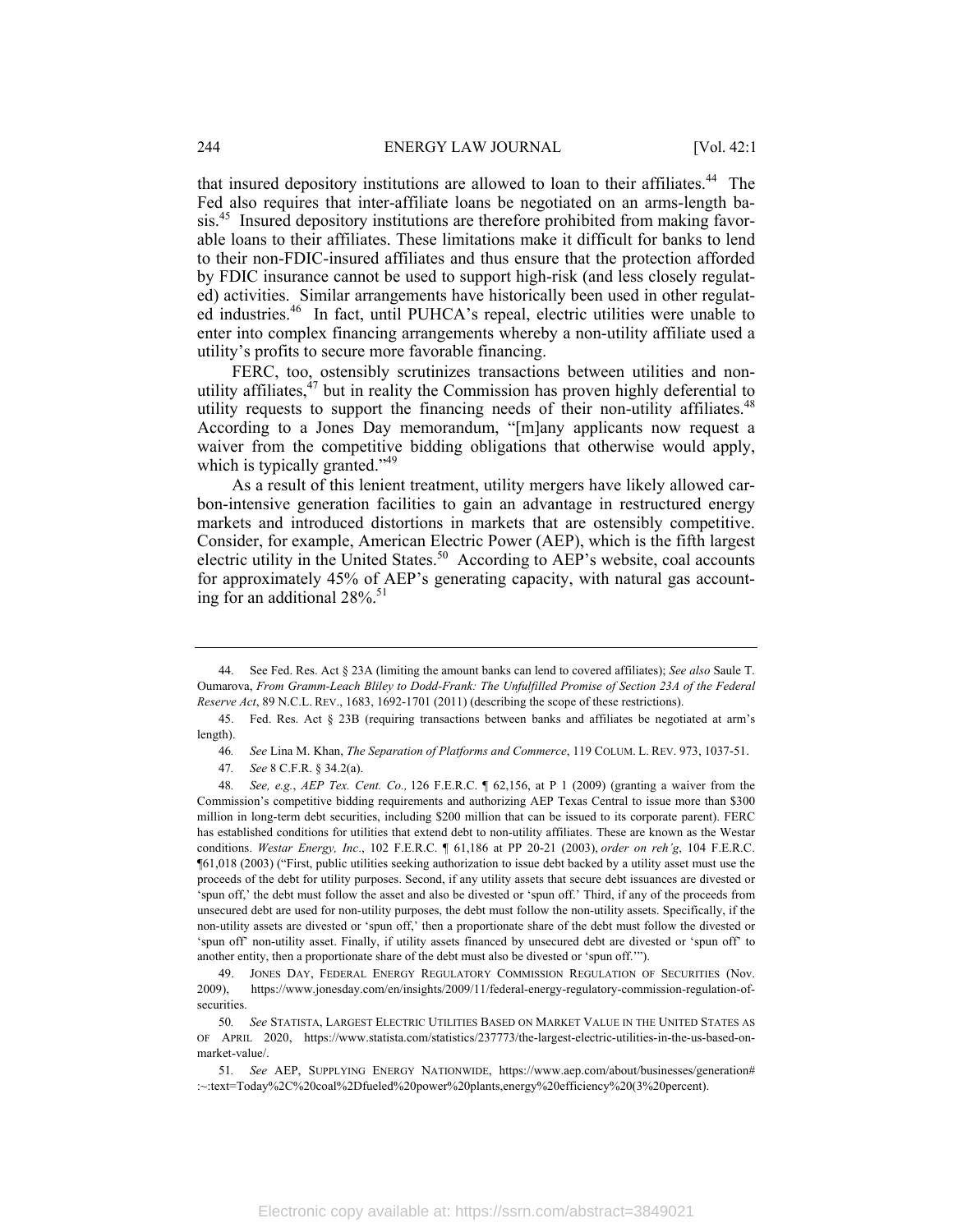Many of these generation assets are held by AEP Generation Resources, a non-utility affiliate.<sup>52</sup> AEP's SEC filings list hundreds of millions in transfers from utilities to other affiliates of  $AEP$ .<sup>53</sup> In 2016, for example,  $AEP$  was allowed to borrow nearly \$1.2 billion from its utility money pool and on average borrowed approximately \$579 million.<sup>54</sup> AEP does have to keep its utility debt obligations separate from its nonutility debt obligations,<sup>55</sup> but the company's filings suggest that the creditworthiness of AEP's utility subsidiaries is closely linked to the creditworthiness of its non-utility subsidiaries, with the same shortterm credit program being used to meet the AEP's utility and non-utility borrowing needs.<sup>56</sup>

The result is that holding companies are able to use government-granted monopoly franchises to enhance the creditworthiness of their non-utility affiliates, and they are able to do so to a greater extent than similarly-situated industries. Hempling returns again and again to the idea of utility exceptionalism. Here, it seems that the relaxed regulatory standard that applies to electric utilities is exceptional even compared to other industries in which one firm could use a government benefit to cross-subsidize its affiliates.

And credit enhancements provided by electric utilities to non-utility affiliates undermine the financial strength of the utility. This increases the cost of debt, which forces utility customers to pay more for electricity. At the same time, these credit enhancements give the holding company's other subsidiaries an advantage in their markets. To the extent that these subsidiaries hold mostly carbon-intensive generation facilities, the result is that captive ratepayers are subsidizing fossil generators with a large carbon footprint. This is the case regardless of whether the utility's regulator has adopted decarbonization policies.

#### IV. INFORMATION ASYMMETRIES

Utility mergers and acquisitions also increase informational asymmetries that make it difficult for energy regulators to supervise utility rates and services. One reason this occurs is epistemic. Public utility commissions with limited resources struggle to monitor the many business lines owned by a large holding company that may implicate the service the utility provides to a community. This challenge is compounded by the fact that the FPA distributes jurisdiction between state and federal regulators such that no sovereign has authority to supervise all facets of a large holding company's energy company's operations.<sup>57</sup>

More surprising, perhaps, is that utility mergers undermine what little competition rate regulated utilities face. This is surprising because rate regulated

56*. See id*. at 272.

<sup>52</sup>*. See id.*; AEP, OPERATIONAL STRUCTURE, https://www.aep.com/Assets/docs/investors/fixedincome /AEPOperationalStructure.pdf.

<sup>53</sup>*. See* AEP 2016 Annual Report, Form 10-K, 79 (listing \$25.6 million in transfers in 2015 and \$24.1 in 2016); 92 (listing \$11.7 million in transfers in 2015 and \$12.5 million in 206); 106 (listing a \$331 million transfer in 2015 and \$24 million in 2016), https://www.sec.gov/Archives/edgar/data/4904/000000490417000019 /aep10kfrex1320164q.htm#sE1B8A9D425C6EC14FC5F51A6D5E00DF8.

<sup>54</sup>*. See id*. at 274.

<sup>55</sup>*. See id*. at 39.

<sup>57</sup>*. See* Matthew R. Christiansen and Joshua C. Macey, *Long Live the Federal Power Act's Bright Lin*e, 134 HARV. L. REV. 1360, 1364-66 (2021) (describing the FPA's allocation of jurisdiction).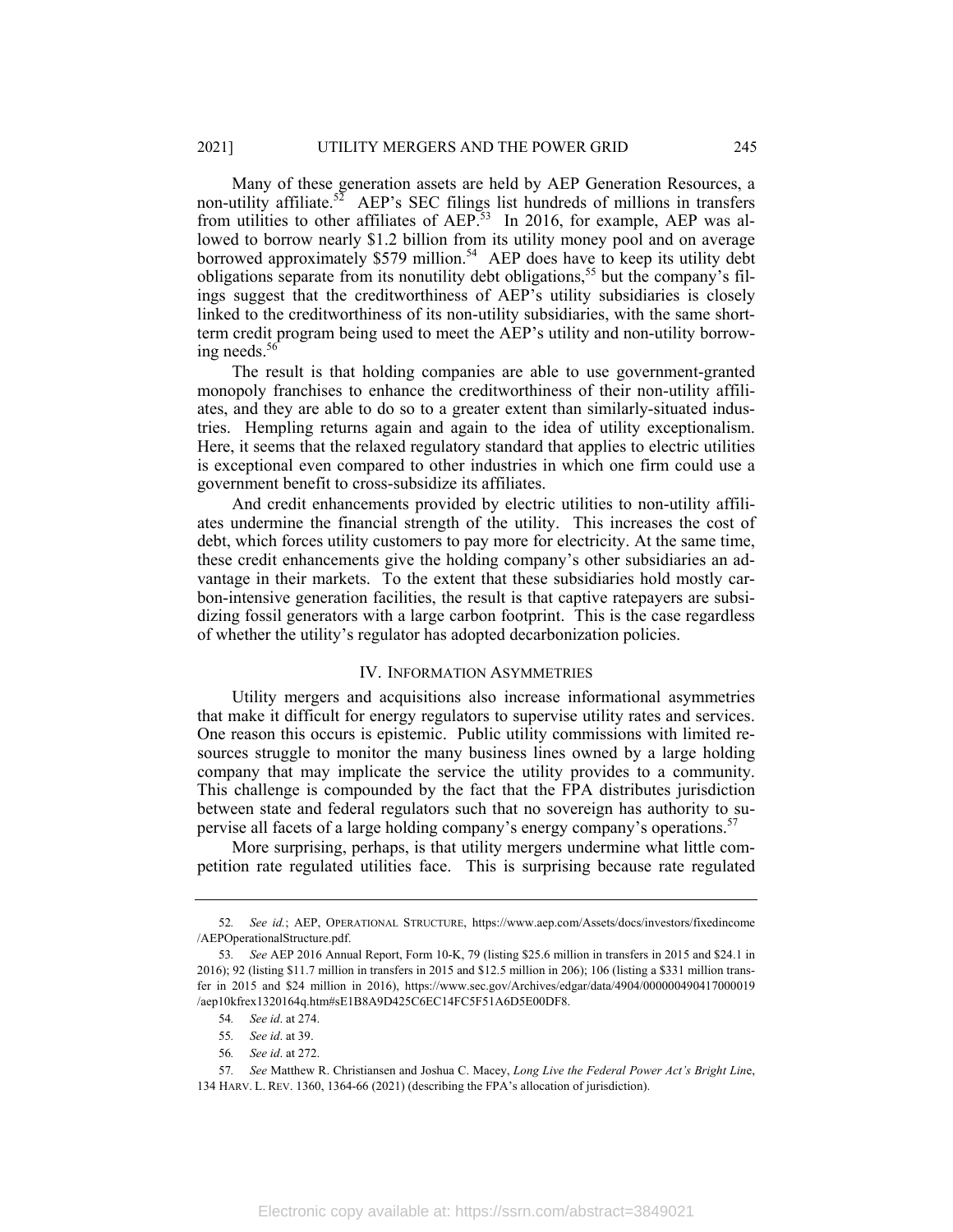utilities possess government-granted monopolies and therefore by definition do not face competition. But as Hempling points out, while utilities do not compete with each other directly, regulators consider the rates set by other public utility commissions when setting utility rates. When utilities apply for rate increases, public utility commissions often consider the rates and services of similarly situated utilities. In other words, fragmented utility markets improve *comparability*. An electricity sector with many different utilities provides substantial data to regulators who want to compare utilities to each other. That, in turn, can be used to encourage utilities to provide more efficient service. Thus, while a utility may not lose customers if it provides inadequate rates and services, regulators may become more skeptical of a utility's management if a nearby utility is able to provide cheaper, cleaner, or more reliable service.

This creates a form of indirect competition that helps regulators monitor utility behavior and push for improved price and service. Public utility commissions look at the rates and services similarly situated utilities provide to establish benchmarks for the utilities under their supervision. For example, Hempling describes how, before Pepco, a utility based in the District of Columbia, merged with Baltimore Gas & Electric (BG&E), BG&E's ability to restore customer power after storms was used as a benchmark to encourage Pepco to improve its emergency services.<sup>58</sup> After the two companies merged, the two firms stopped being rivals, and such comparisons became less meaningful. Notably, California blocked a proposed merger between Southern California Edison and San Diego Gas & Electric in part out of concern that the merger would undermine "the companies' longstanding across-the-fence rivalry."59 While certainly not a perfect substitute for robust competition, across-the-fence rivalry creates at least some accountability for rate regulated utilities.

Hempling is particularly concerned with utility mergers and acquisitions that "eliminate mavericks,"<sup>60'</sup> which are "firm[s] that play<sup>[]</sup> a disruptive role in the market to the benefit of customers."61 Mavericks can create benefits by pioneering new technologies, reducing prices, and refusing to engage in collusive tactics. $62$  A maverick can provide important information to utility regulators, since the ability of one utility to cut costs, improve services, or transition to a less carbon-intensive fuel mix could suggest that other utilities would be able to do so as well. Maverick electric utilities can therefore create ambitious benchmarks that push other utilities to improve their own behavior.

Acquisitions reduce the number of utilities that can be used as a benchmark when regulators are setting new rates. The result is fewer data points that can be used to provide baseline data points that energy regulators can use when reviewing utility rates and services.

But utility acquisitions are particularly problematic when the target is a maverick, since the acquisition eliminates a company that provided evidence that

<sup>58</sup>*. Id*. at 193.

<sup>59</sup>*. Id*.

<sup>60</sup>*. Id*. at 188.

<sup>61</sup>*. See* FTC, HORIZONTAL MERGER GUIDELINES, 2.1.5, https://www.justice.gov/atr/horizontal-mergerguidelines-08192010.

<sup>62</sup>*. See id.*; HEMPLING, REGULATING MERGERS AND ACQUISITIONS, *supra* note 1, at 188.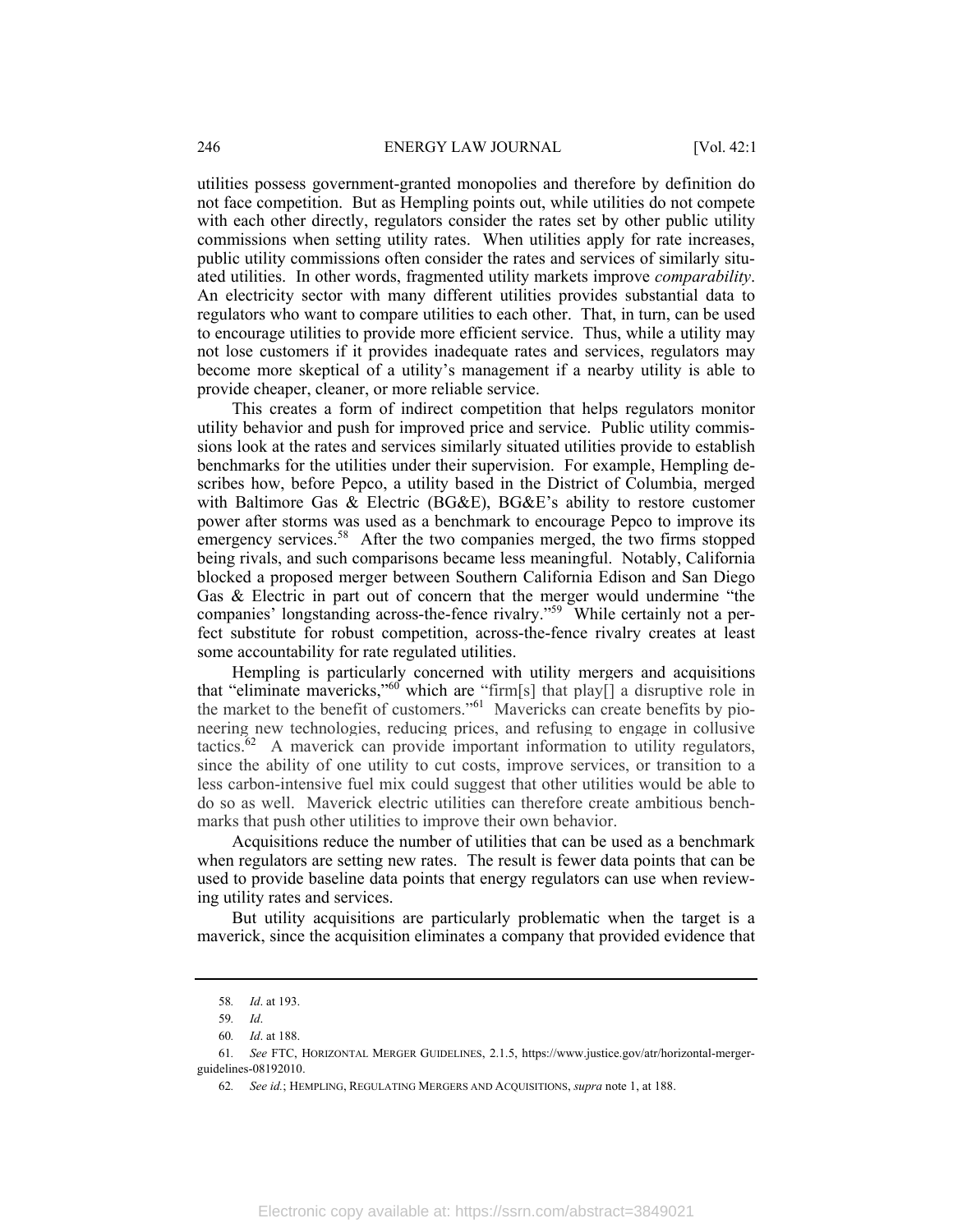other utilities could provide better service or lower prices. As a result, the acquisition of a maverick utility can reduce regulatory pressure other utilities face, because it eliminates an important datapoint for utility regulators.

It is worth nothing that this harms the market as a whole and not just the customers of the parties to the transaction. When a maverick utility is acquired, it is not just the acquirer that benefits from eliminating a company that was invoked to pressure the acquirer to reduce rates and services. Every utility in the country benefits when a merger or acquisition eliminates a maverick that was an environmental steward or provided low rates.

\* \* \*

This is not a comprehensive list of distortions created by the deferential posture FERC and many state public utility commissions have taken toward utility mergers. Cross-subsidization and information deficits are interesting, perhaps, because they are consistent with the idea, which Hempling emphasizes throughout *Regulating Mergers and Acquisitions of U.S. Electric Utilities*, that utility mergers raise unique issues that do not come up in competitive markets.

It is also worth noting that the two challenges described in this Review compound each other. A regulator with perfect information about a utility's costs might be able to prevent the utility from cross-subsidizing non-utility affiliates. But if it lacks information about the utility's costs, it will be less able to determine when a particular inter-affiliate credit agreement constitutes a crosssubsidy, or when it is a simple credit enhancement negotiated at arm's length and for which the utility received adequate consideration. Similarly, if most electric utilities are owned by large holding companies, a regulator might be less able to detect cross subsidies of the sort described in the previous Part. If similarly situated utilities all cross subsidize their non-utility affiliates, regulators may find it more difficult to determine that a utility is cross-subsidizing its non-utility affiliates.

#### V. PROACTIVE MERGER REGULATION

To mitigate these distortions, Hempling proposes that energy regulators approach utility mergers and acquisitions more proactively.63 This is a sensible proposal. As discussed, FERC can approve mergers and acquisitions only if it finds that the transaction is in the public interest. But in many situations, FERC and state regulators have no idea if a particular transaction will turn out to be in the public interest. A utility might promise future efficiency improvements, but unless FERC or a state public utility commission extracts concessions at the time of the acquisition, it is difficult to know whether an acquirer will increase operational efficiency, take advantage of the target's utility franchise to subsidize nonutility affiliates, or some combination of those two actions.

To ensure that utility mergers promote the public interest, Hempling argues that utility commissions should impose conditions on the terms of utility mergers and on the utility's post-merger behavior.<sup>64</sup> He suggests, for example, that regulators require meaningful rate reductions as a condition of merger approval, that

<sup>63</sup>*. See* HEMPLING, REGULATING MERGERS AND ACQUISITIONS, *supra* note 1, at 407-23.

<sup>64</sup>*. Id.* at 410.